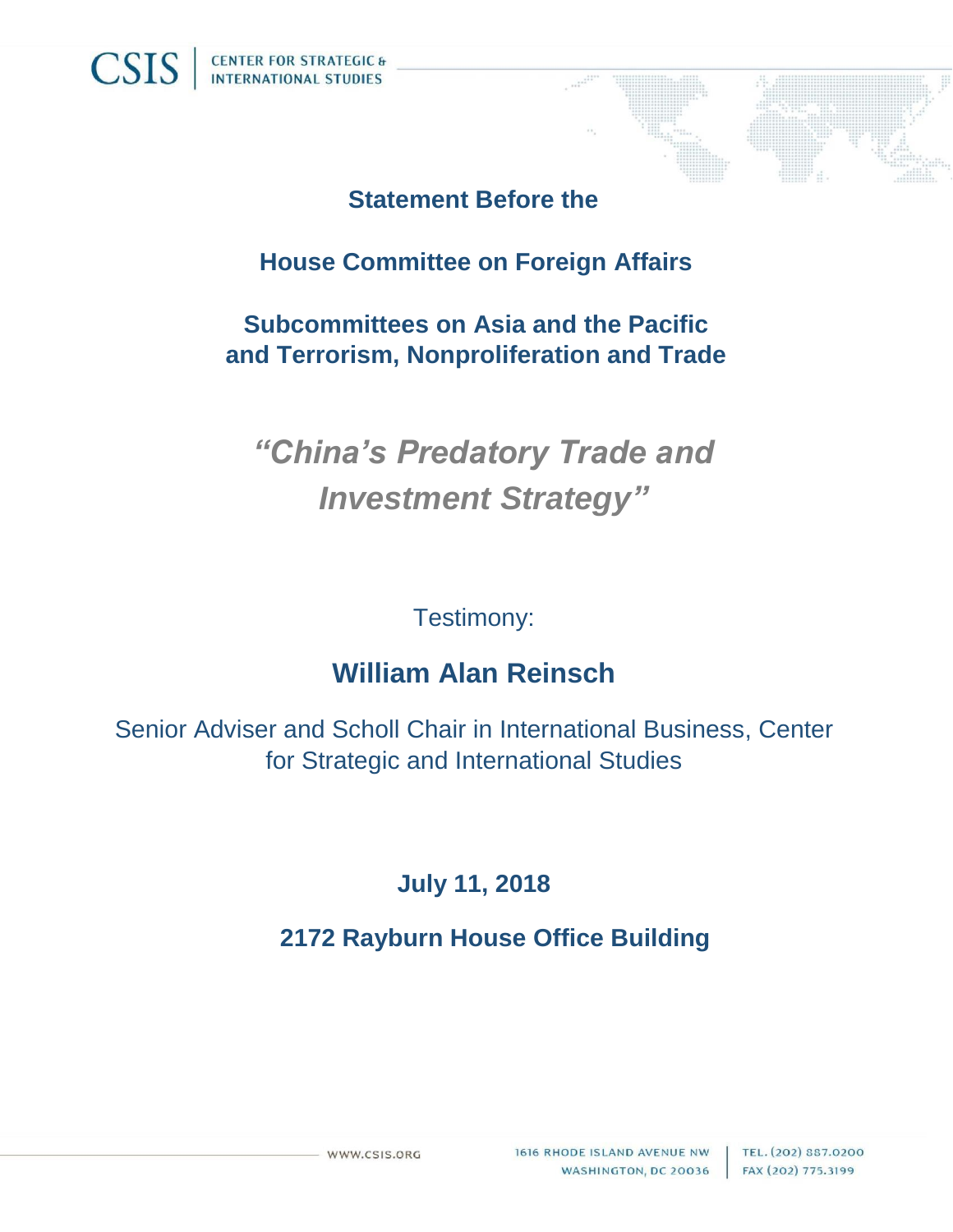Thank you for the opportunity to appear before you today. I want to begin by making clear the views I am presenting are my own and not those of either CSIS or Kelley, Drye & Warren. China's economic strategy is well-known. The Foreign Affairs Committee has discussed it in previous hearings, and the administration has documented it in its Section 301 report. Rather than repeat that material, I will spend my time discussing what the United States might do about it. I begin with a fundamental principle: if a country has an adversary and wants to stay ahead of him, there are only two ways: hold him back or run faster. Both strategies have their limitations, which is why the best approach is to pursue both. Let me take them one at a time.

Holding him back means denying him the means of gaining advantage, if possible, while trying to leverage better behavior. This has been the focus of the administration's efforts thus far, and it remains to be seen how successful it will be. We are attempting to deny China advantage through investment controls and export controls, both designed to impede the flow of critical technology beyond our borders. Congress has recognized that the current CFIUS process does not subject enough transactions to review and has moved to expand its reach. Both versions now in conference are thoughtful and carefully drafted. The administration has expressed its support for the legislation, and I agree that its enactment would be a positive step.

Similarly, your committee has reported and the House has passed legislation to reauthorize the Export Administration Act. That is long overdue, as you know, and its enactment would also be a useful step. I would, however, caution the committee against a too-broad expansion of controls. Maintaining control over the crown jewels of our economy is important. Attempting to re-control technologies that have already been released, are not critical, and are available from multiple sources would accomplish nothing and would do serious harm to our exporters. In addition to investment review and export licensing, devoting more resources to compliance and enforcement is critical. The problem is not with large, established companies which know the rules and devote considerable resources to comply with them. Rather I worry about the small start up -- the proverbial two guys in a garage with a brilliant idea. When a savvy Chinese investor offers them \$100 million for their company, they may not know -- or care -- that such a transaction would require CFIUS review or that any technology transfer pursuant to it could require an export license. The government does not currently do an adequate job of finding and monitoring those situations and making sure innovators know what their responsibilities are.

Leveraging better behavior is more complicated. As the president has said, the Chinese are doing what is good for them. Persuading them to do what is not good for them is a heavy lift. Nevertheless, there are some areas where agreement ought to be possible. The Chinese have in the past promised to end commercial IP theft, and there is no reason they couldn't do that again - and actually mean it. It is a serious domestic problem in China -- most of the current IP litigation is between Chinese companies -- and very much in the government's interest to crack down on it if it wants to keep its own innovators from leaving. Similarly, discrimination against foreign companies in China based on corruption -- for example, the Chinese competing company gets favorable treatment because it is owned by the provincial Party secretary's nephew -- is something the government is already trying to stop.

The most difficult problem to address is *Made in China 2025.* Here we are asking China to restructure its economy into a market-based system and effectively abandon its technology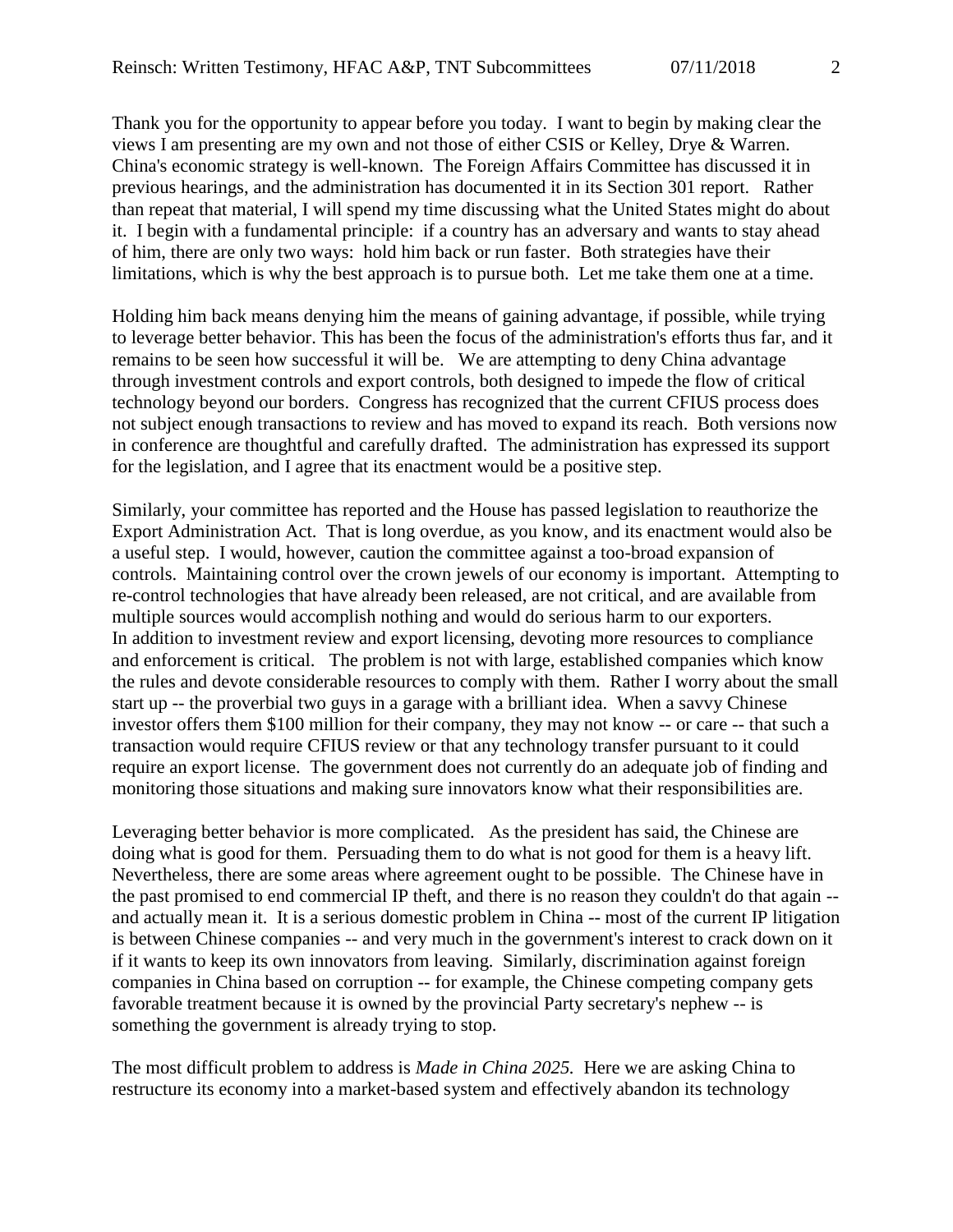competitiveness goals. Doing that would reduce the Party's control of the economy and the society, which is the last thing they will be willing to do. Many of the technologies at issue involve aspects of the digital economy. For China these are not trade issues; they are national security and public control issues, and they are not susceptible to resolution in a trade negotiation. The president is attempting to force changes through tariffs. That is not likely to succeed for the reason I have indicated -- we are demanding that the Chinese do something that will imperil the Party's control – and it will certainly produce a great deal of collateral damage in its wake.

A better approach is through building coalitions. We have learned over the years that the Chinese do not like to be outliers. They do not like to be singled out as rules violators. When we have been able to get other major nations -- the Europeans, Japanese, Koreans, Indians, Australians and so on all conveying the same message at the same time at a high level we have had some success. So far, the administration has not shown much interest in this approach. I would also suggest that a more productive course would be to recognize that the long-term battleground is not in China but in the United States and in third countries where the playing field is level. We can deny them advantages here and in the process give a boost to our own manufacturers and innovators. In third countries we can not only compete with the Chinese on more equal terms, we can also develop networks of rules and standards that work to the advantage of Western economies. That is what TPP was really about, and it is what TTIP is about -- building trading structures based on Western rule of law principles and standards to which the Chinese will ultimately have to conform if they want to access the very large market structures and global supply chains we have created.

Beyond trade negotiations our government can also help Americans compete more effectively through more aggressive use of time-tested tactics: letting the Export-Import Bank function as intended, using trade missions to promote American products, and aggressively defending American commercial interests in third countries. The single data point I hope you will remember is that 95% of the world's consumers are outside the United States. Maintaining a competitive advantage over China inevitably means beating them in third countries. If we cannot do that, we ultimately marginalize ourselves and yield leadership to China.

Finally, let me say a few words about running faster. Although it is not my primary topic today, it is more important. The reality is that holding the other guy back doesn't work all that well. There are simply too many ways to get around the steps we take. Plus, there are inevitable limitations on what we can do to control someone else's economic policy. The one thing we can control is our own economic policy, and if we do it well, we can surmount the Chinese challenge. In today's globally integrated economy, that means more than pro-growth macroeconomic policies and more than job creation. In the past I have suggested a competitiveness tripod:

1) Train our workforce for the demands of the 21st century economy through more effective adjustment assistance programs and education policies that help future workers be more agile and acquire the skills necessary in a digital economy.